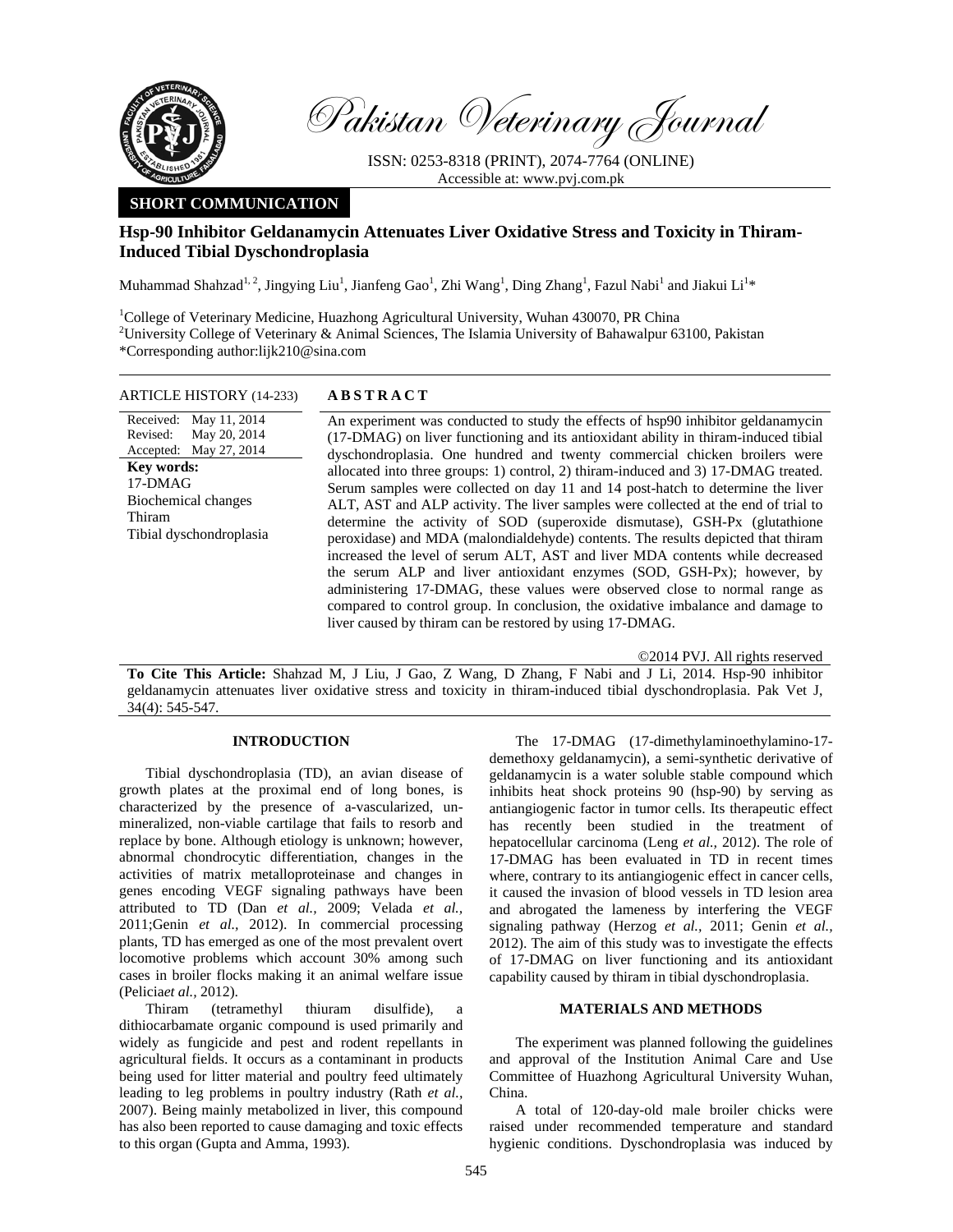dietary thiram at 50 mg/kg in feed in groups A (thiram group) B (treatment group) from day 3 post-hatch. The 17-DMAG (Selleckchem, Cat No S1142) in 600 µg was administered into wing vein of group B at day 7, 10 and 12 post-hatch. All control chicks (group C) were given basal diet. The experimental protocol and dose of 17- DMAG was selected based on the studies of (Herzog *et al.,* 2011; Genin *et al.,* 2012) to prevent and treat the TD development in chicken broilers.

During the experiment, 10 blood samples from each group were collected by cardiac puncture on day 11 & 14. The blood serum was separated and stored at  $-70^{\circ}$ C to determine the ALT, AST level and ALP activity. Immediately after death by cervical dislocation on day 14, the liver samples from each group were stored at  $-70^{\circ}$ C for later analysis of SOD, GSH-Px activity and MDA contents.

Liver SOD and GSH-Px activity were expressed in U per milligram of protein (U/mg protein) and liver MDA contents were interpreted in nanomoles per gram wet weight of tissue (nmoles/g). The values of serum ALT, AST and ALP activities were expressed as unit per litre (U/l). All commercial reagent kits were purchased from Jiancheng Biochem Company (Nanjing, China) following the protocol appropriate to each reagent kit.

**Statistical analysis:** All data are presented as means±SD. Comparison between mean values among the groups was carried out using one way ANOVA followed by Tukey's honest test for continuous variables. Differences were considered statistically significant if P<0.05.

#### **RESULTSAND DISCUSSION**

The effect of thiram and 17-DMAG on liver ALT and AST is shown in Table 1. Compared to control group, thiram caused damaging effects on liver significantly (P<0.05); however, this deleterious effect was counter acted by 17-DMAG with no significant difference (P<0.05) in group B as compared to control group. The serum ALP activity was hampered by thiram in group A (P<0.05) but by employing hsp-90 inhibitor in group B, it exhibited a normal picture as to control group (Table 1). Table 2 shows that, compared with control, dietary thiram decreased the SOD and GSH-Px and increased the MDA contents of liver in group A  $(P<0.05)$ ; however, these antioxidant enzymes in 17-DMAG treated group were close to control group with a significant decrease  $(P<0.05)$ in MDA levels.

With a major cause of lameness in meat type poultry, tibial dyschondroplasia has caused enormous economic losses. Since its discovery as a spontaneously occurring disease in 1965 by Leach and Nesheim, a variety of protocols have now been adopted to induce TD, all leading to same phenotype suggesting a common pathway. Thiram, as an agricultural fungicide and pesticide has drawn much attention due to its toxicity in commercial poultry feed and farming. As a TD-inducing agent, it has been employed to produce TD to investigate the pathogenesis of this abnormality in avian species.

Earlier, some reports suggested that thiram due to its main metabolism in liver, had caused hepatic toxicity by increasing the activity of serum AST and decreasing

**Table 1:** Effect of thiram on ALT, AST and ALP activities in thiraminduced (50 mg/kg) broiler chicks (A) and 17-DMAG (600µg) treated group (B)

| Days post-hatch        | $C(n=10)$         | A $(n=10)$        | $B(n=10)$          |
|------------------------|-------------------|-------------------|--------------------|
| $\overline{ALT}$ (U/I) |                   |                   |                    |
| Ħ                      | $33.41 \pm 1.2b$  | 74.21±2.3a        | $62.71 \pm 1.4a$   |
| $\overline{14}$        | $41.72 \pm 1.9$ b | $93.72 \pm 2.9a$  | $48.43 \pm 1.3b$   |
| AST (U/I)              |                   |                   |                    |
| п                      | $56.67 \pm 1.1 b$ | $135.74 \pm 2.3a$ | $98.32 \pm 2.1a$   |
| 4                      | $62.32 \pm 1.6$ b | $151.21 \pm 2.8a$ | 71.43±1.6b         |
| ALP $(U/I)$            |                   |                   |                    |
| н                      | 138.11±1.09a      | $98.31 \pm 0.6c$  | $125.41 \pm 1.7$ b |
| 4                      | $151.43 \pm 1.4a$ | $71\pm0.4c$       | $141.32 \pm 1.3b$  |

Values (mean±SD) were compared by one way ANOVA.Different letters represent level of significance (P<0.05) in rows.

**Table 2:** Effect of thiram on SOD, GSH-Px activities and MDA contents in thiram-induced (50mg/kg) broiler chicks (A) and 17-DMAG (600µg) treated group (B) on 14 days post-hatch

| $\frac{1}{2}$ , $\frac{1}{2}$ , $\frac{1}{2}$ , $\frac{1}{2}$ , $\frac{1}{2}$ , $\frac{1}{2}$ , $\frac{1}{2}$ , $\frac{1}{2}$ , $\frac{1}{2}$ , $\frac{1}{2}$ , $\frac{1}{2}$ , $\frac{1}{2}$ , $\frac{1}{2}$ , $\frac{1}{2}$ , $\frac{1}{2}$ , $\frac{1}{2}$ , $\frac{1}{2}$ , $\frac{1}{2}$ , $\frac{1$ |                   |                 |                   |  |
|-----------------------------------------------------------------------------------------------------------------------------------------------------------------------------------------------------------------------------------------------------------------------------------------------------------|-------------------|-----------------|-------------------|--|
| Parameter                                                                                                                                                                                                                                                                                                 | $C(n=10)$         | A $(n=10)$      | $B(n=10)$         |  |
| SOD (U/mg)                                                                                                                                                                                                                                                                                                | $131.06 \pm 1.4a$ | $91.3 \pm 1.1$  | $121.78 \pm 1.1a$ |  |
| GSH-Px (U/mg)                                                                                                                                                                                                                                                                                             | $21.82 \pm 0.6a$  | $10.36 \pm 0.4$ | $19.08 \pm 0.7a$  |  |
| $MDA$ (nmoles/g)                                                                                                                                                                                                                                                                                          | $27.42 \pm 1b$    | $41.4 \pm 1.1a$ | $29.3 \pm 0.9 b$  |  |
| Values (mean±SD) were compared by one way ANOVA.Different                                                                                                                                                                                                                                                 |                   |                 |                   |  |

letters represent level of significance (P<0.05) in rows.

cytochrome P-450 in male rats and in thiram-induced TD in chicken broilers (Gupta and Amma, 1993; Li *et al.,* 2007). The higher serum concentrations of AST and ALT enzymes indicate the release of aminotransferase from hepatocytes into blood stream due to damaged liver. We investigated the levels of AST and ALT being considered as biomarkers to assess the liver functions. Our experiment depicted a significant growing rise of these two enzymes in thiram induced chicks (group A) as compared to control on 11 and 14 days post-hatch indicating hepatic toxicity. However, after treatment with 17-DMAG to group B, the severity of TD started subsiding along with the lower levels of serum AST and ALT with a possible decrease in liver damage (Table 1).

The alkaline phosphatase (ALP) characterizes hypertrophic chondrocytes and is a marker of calcification thus relating to skeletal remodeling. Lack of calcification and failing of chondrocytes to undergo complete differentiation in tibial growth plate are one of the characteristic lesions of TD (Genin *et al.,* 2012). In our studies, the serum ALP levels were found significantly decreased in thiram-induced birds than control group depicting the lack of endochondral bone formation; however, on treating the chicks with hsp-90 inhibitor geldanamycin led to the normal tibial growth plate thus increasing the activity of this enzyme (Table 1). Genin *et al.,* (2012) also reported such type of ALP activity extracted from affected tibial growth plate. This enzyme was found absent in TD lesion and reappeared in that area as the lesion was abrogated.

Reactive oxygen species (ROS), produced constantly in animals serve as a common feature of "vicious cirlce" of oxidative stress. The antioxidant enzymes including glutathione peroxidase and superoxide dismutase remove these ROS. Thiram has been suggested as a potent oxidative agent; Marikovsky (2002) has reported this compound to inhibit SOD activity markedly and rapid depletion of GSH in human leading to an oxidative imbalance. Such type of stress results in the lipid peroxidation of cell membrane and releases MDA as an end product. The changes in GSH-Px and SOD activities and MDA contents can be evaluated to determine the